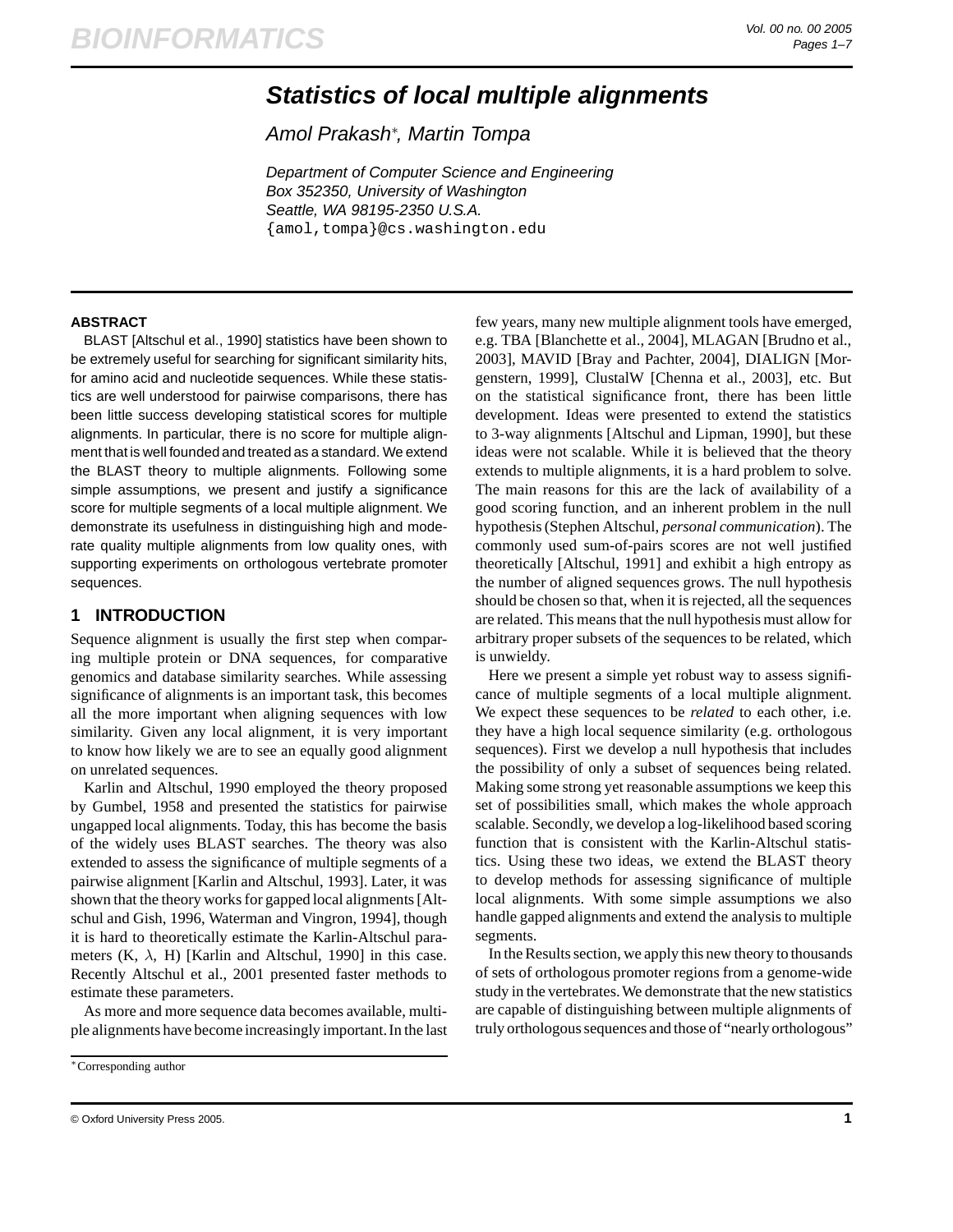

**Fig. 1.** Phylogenetic tree relating the vertebrate species used in this study. The branch lengths are estimates from Blanchette et al. (*in preparation*).

sequences. Although we apply this theory only to promoter sequences here, it applies equally to many other multiple alignment situations.

# **2 METHOD**

#### **2.1 Null Hypothesis**

If we build the multiple alignment statistics on the same ideas as the BLAST statistics, the null hypothesis would be that all of the sequences are completely unrelated. Thisis a very weak null hypothesis because in most cases of multiple alignments, a subset of the sequences will be related to each other and unrelated to the rest. We want to distinguish these cases from those where all the sequences are related to each other. So we want our null hypothesis to consider the cases where any proper subset of the sequences might be related to each other but unrelated to others, so that when we reject it, we can claim that all the sequences in the multiple alignment are related to each other.

Listing all the possible cases of the partition of  $S$  sequences being related will result in a number super-exponential in S, thus resulting in a nonscalable solution. To manage this we make an assumption. We assume that there is an unrooted phylogenetic tree relating the sequences, and for ease of discussion will think of the sequences as coming from different species. The null hypothesis will be restricted to those cases where a single branch (whose removal disconnects the species into two subsets) is exhibiting unrelated behavior, i.e. the two subsets are related amongst themselves, but unrelated to each other.

Suppose we have a sequence from each of the species from the tree in Figure 1. Thus the null hypothesis covers seven cases, corresponding to the seven branches of Figure 1. As an example, the branch with length 5.01 corresponds to the case when the human and chimp sequences are related, and the mouse, rat and chicken sequences are related, but these two subsets of sequences are unrelated to each other. The assumption we make is that when we reject all the cases of the null hypothesis, we can infer that all the sequences are related.

What motivates this is that, in practice, the greatest difficulty for the scoring function is to distinguish between the case when all sequences are related and the case when there is unrelated behavior only on a single branch. If the scoring function can distinguish these, it will also distinguish the cases that show even more unrelatedness. Our experiments on vertebrate promoter sequences confirm this belief (see Figures 2 and 3). As an example, consider the case when the chicken and human sequences are related and the rat, mouse and chimp sequences are related, but these two subsets are unrelated to each other. This would be approximated by the case in the null hypothesis where the human sequence is unrelated to the other four sequences, because a mutation on the long branch to chicken is not unlikely.

Even when a phylogenetic tree is not readily available, most multiple alignment tools still require a tree relating the sequences. They either generate this tree themselves (ClustalW) or the user uses some phylogeny building tool to output a tree. This same tree can be used to list all the cases covered by the null hypothesis.

## **2.2 Scoring function**

As suggested by Karlin and Altschul, 1990, the ideal scoring function for their theory is the log likelihood score. For pairwise comparison, the score for residues i and j is  $\textit{sc}(i, j) = \log(\frac{q_{ij}}{n_{ij}})$  $\frac{q_{ij}}{p_i p_j}$ ) where  $q_{ij}$  is the target frequency of seeing i and j aligned and  $p_i$  ( $p_j$ ) is the background frequency of i (j). We built our scoring function on the same ideas.

First we need to build an alphabet. Suppose we have a multiple alignment of DNA sequences. (The ideas apply equally well to protein sequences.) In a multiple alignment it is possible that for some regions, some sequences are too dissimilar to align. Obviously, we would like to know the evolutionary history of every residue of every species, but our current understanding of evolution is insufficient to do this reliably. Thus for understanding the history of such dissimilar regions, aligning to segments that are most similar by simple sequence similarity or treating these regions as insertions/deletions may be unrealistic and may penalize the overall alignment heavily. It is quite likely that these regions have mutated to the extent that they cannot be aligned. The multiple alignment program TBA [Blanchette et al., 2004] is built on these premises, and thus it outputs threaded local alignments, each of which may contain only a subset of species. To handle such cases, we will introduce a special character  $\epsilon$ . Thus an  $\epsilon$ -added alignment states that any sequence containing  $\epsilon$  in these regions looks no different than an unrelated sequence. This problem does not come up in a pairwise alignment. Table 1 gives an example of a TBA alignment and the corresponding  $\epsilon$ -added alignment for our purposes.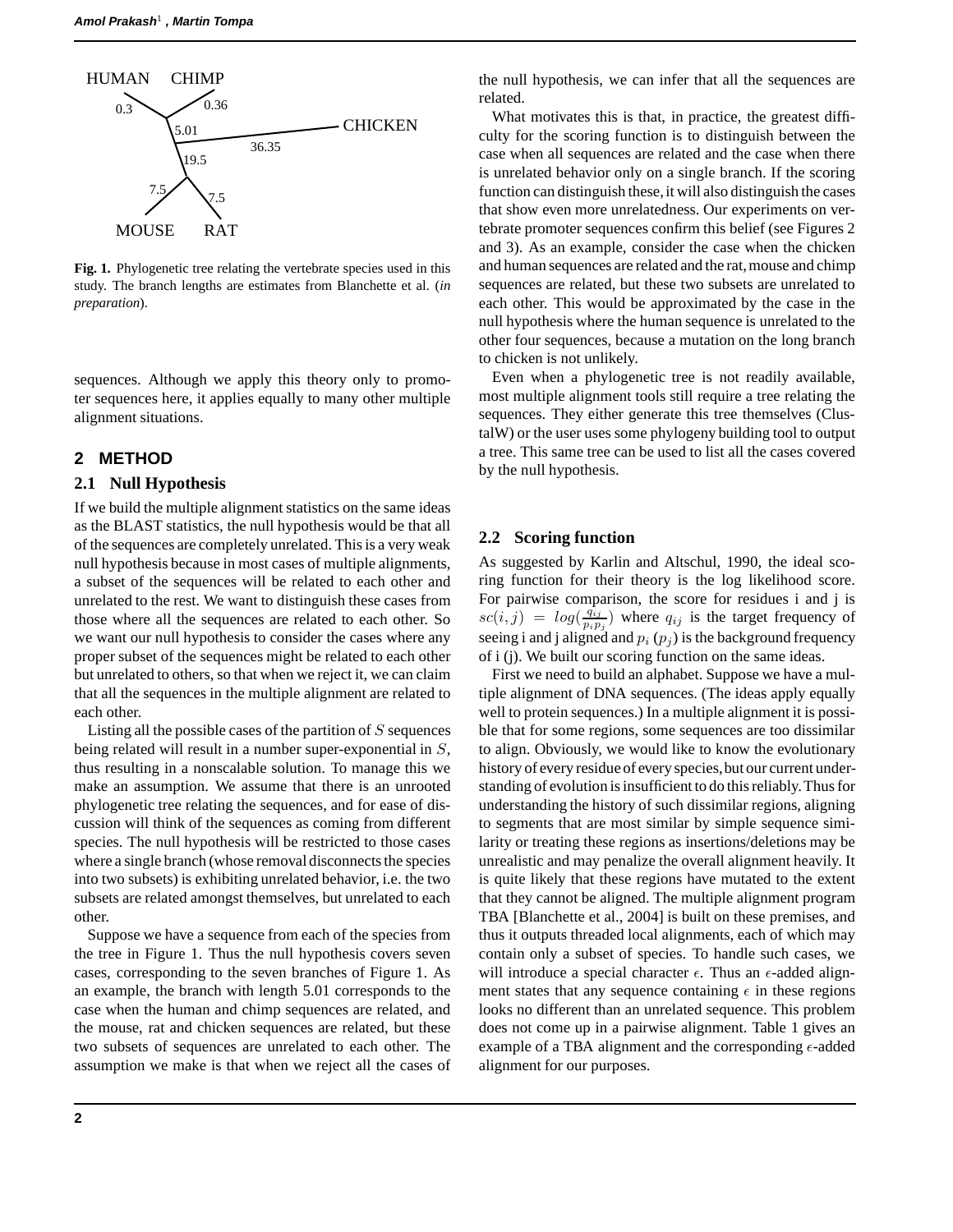**Table 1.** Table showing the TBA alignment and the corresponding  $\epsilon$ -added alignment for a handcrafted example containing sequences from human, chimp, mouse and rat. The first row shows two blocks of the TBA alignment and the second row shows the conversion of each block to an  $\epsilon$ -added alignment containing all species. The species having no data in the block are assigned a sequence consisting of  $\epsilon$ .

|                   | <b>HUMAN</b> | CCCGTGTGT                    |
|-------------------|--------------|------------------------------|
|                   | <b>CHIMP</b> | CCCGTTTGT                    |
|                   | <b>MOUSE</b> | CCGCTTTGT                    |
| TBA               |              |                              |
| alignment         |              |                              |
|                   | MOUSE        | GTACGT--TTTGTGTGTAAAAAC      |
|                   | R AT         | GGACGAGGATTTGGGGGTAAAAC      |
|                   | <b>HUMAN</b> | CCCGTGTGT                    |
|                   | <b>CHIMP</b> | CCCGTTTGT                    |
|                   | MOUSE        | CCGCTTTGT                    |
|                   | R AT         | 666666666                    |
| $\epsilon$ -added |              |                              |
| alignment         |              |                              |
|                   | <b>HUMAN</b> |                              |
|                   | <b>CHIMP</b> | <u>EEEEEEEEEEEEEEEEEEEEE</u> |
|                   | MOUSE        | GTACGT--TTTGTGTGTAAAAAC      |
|                   | R AT         | GGACGAGGATTTGGGGGTAAAAC      |

We would also like to handle gaps in our alignments. It has been shown that the BLAST theory extends to affine gap penalties [Altschul and Gish, 1996, Waterman and Vingron, 1994, Altschul et al., 1997]. Building affine gap penalties is a much more difficult problem in multiple alignments than in pairwise alignments. Thus we make the standard simplifying assumption here. We will treat gaps as individual characters. This strategy has been followed by Cooper et al., 2004 to compute evolution matrices using multiple alignments of human, mouse and rat sequences. While this assumption is surely unrealistic as it penalizes long gaps very heavily, we chose to use it as it gives us a first handle on gaps for multiple sequences.

We will assume a model of evolution  $M$  for the residues. McGuire et al., 2001 suggested a version of the F81 model [Felsenstein, 1981] that included gaps. Cooper et al., 2004 used the same gapped version of the Jukes-Cantor model [Jukes and Cantor, 1969] (a simplified version of the F81 model) to contrast the evolutionary rates in the primate and rodent lineages. The model treats the gaps in the same way as it treats nucleotides. The theory that we present below can be extended for any evolutionary model. We use the F81 model for simplicity.

Thus our character set is  ${A, C, T, G, \epsilon, -}$ . Now, suppose we have  $S$  sequences of length  $N$  related by a phylogenetic tree T (having branch lengths). Let  $\alpha_1, \alpha_2, \ldots \alpha_S$  be the characters observed at a particular column of the multiple alignment. Suppose we need to reject the hypothesis that there is an

unrelated behavior at branch k. Suppose branch k joins subtrees  $t_1$  (having characters  $\beta_1, \beta_2, \ldots, \beta_i$  at the leaves) and  $t_2$ (having characters  $\beta_{i+1}, \beta_{i+2}, \ldots \beta_S$  at the leaves). Then, analogous to the Karlin-Altschul log likelihood score, the score for observing this column of multiple alignment is as follows:

$$
sc_k(\alpha_1, \dots \alpha_S | T, M) =
$$

$$
log(\frac{Pr(\alpha_1, \dots \alpha_S | T, M)}{Pr(\beta_1, \dots \beta_i | t_1, M) Pr(\beta_{i+1}, \dots \beta_S | t_2, M)})
$$
(1)

We assume a background distribution of the characters  ${A, C, T, G, -}$  and assume  $\epsilon$  to be sampled from that distribution. We tried different values for the background probability of gaps and found the Karlin-Altschul parameters to be similar in the various cases. Thus for our simulations, we assumed the background probability of the gap character to be 0.01, and the various nucletotides {A,C,T,G} to be uniformly distributed. Using these probabilities as priors, we compute the probability of observing specific characters at the leaves of a tree (the numerator and denominator of Equation 1), using a dynamic programming algorithm very similar to the one used by Felsenstein, 1981. This scoring function behaves in the way that we would want it to. A column in which all sequences in the multiple alignment have the same residue scores higher than a column in which some sequences have  $\epsilon$ .

#### **2.3 Computing the significance**

Again following the BLAST statistics, we write down the equation to compute the p-value of the scoring function. While doing this, we make another assumption. In the null hypothesis, our cases assumed that the sequences in each of the subtrees joined by branch  $k$  are completely related to each other. We will assume the number of possible choices of aligned segments to be quadratic in the length of the sequence (N choices from each of the two subtrees). This assumes that whenever we choose a position in a particular sequence, this determines the corresponding position in the other sequences of the related subtree.

We will also assume the Karlin-Altschul parameters [Karlin and Altschul, 1990] to be the average over all the null hypothesis cases (in our experiments, we find these parameters to be fairly similar over the various cases of the null hypothesis). We convert the score of Equation 1 to the normalized score  $sc'_k = \lambda sc_k - ln(KN^2)$ , where K and  $\lambda$  are the Karlin-Altschul parameters.

Thus the p-value for the null hypothesis case  $k$  (unrelated behavior on branch  $k$ ) [Karlin and Altschul, 1990] is as follows:

$$
p-value(x_k|k) = Pr(sc'_k \ge x_k|k) = 1 - exp(-e^{-x_k})
$$
 (2)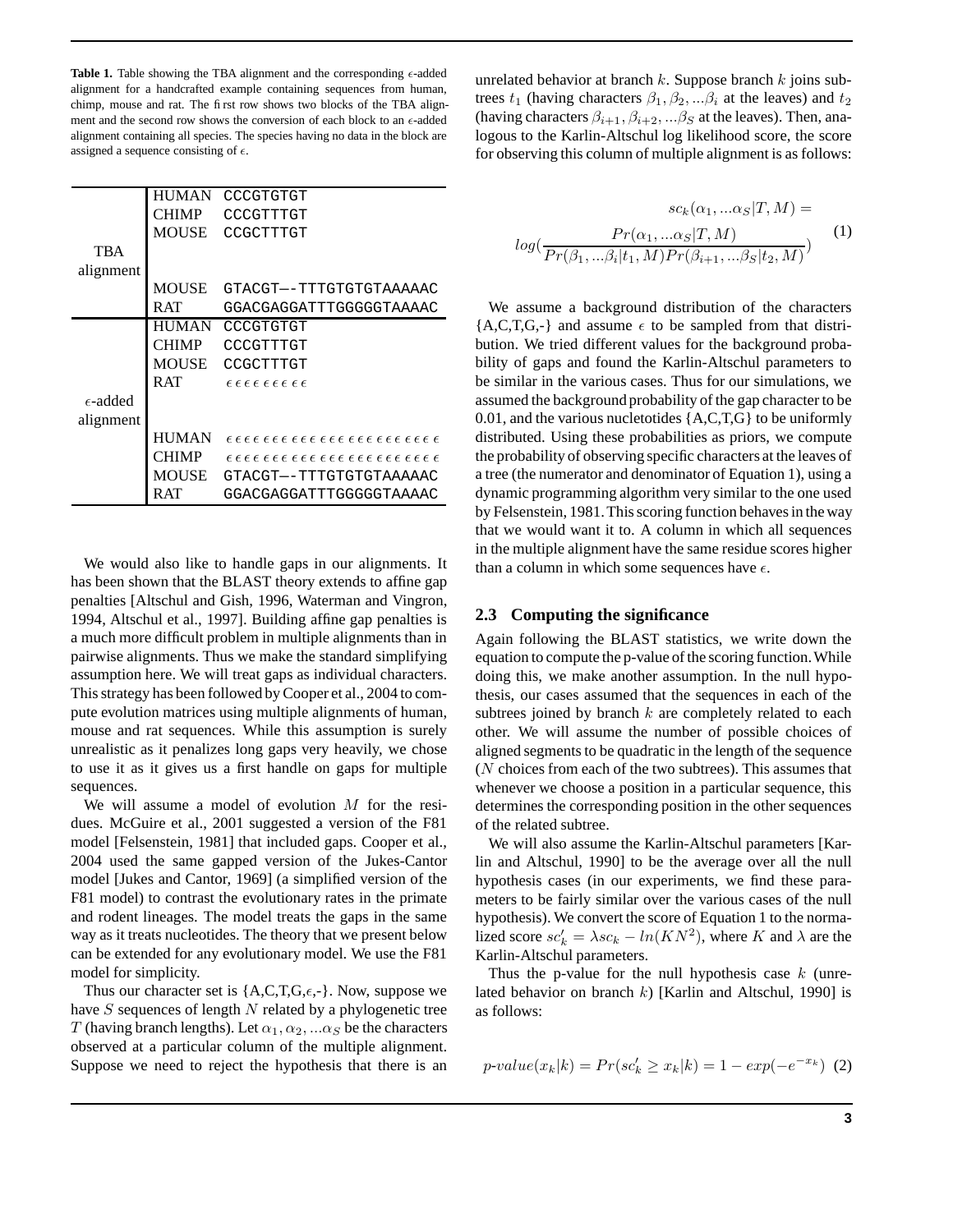$k=1$ 

Letting  $E$  be the number of branches of the tree, the p-value for the full null hypothesis is as follows:

 $p-value(x_1, ..., x_F)$  one branch has unrelated behavior)  $=$   $\sum$ E  $Pr(k|one\ branch\ has\ unrelated\ behavior)$ 

$$
\times p-value(x_k|k)
$$

$$
= \frac{1}{E} \times \sum_{k=1}^{E} p-value(x_k|k)
$$
(3)

Here we have assumed all branches to be contributing equally. We can instead alter it to make the contribution weighted by the branch lengths, so the longer branch lengths contribute more.

When we have multiple segments, we will use the sum statistics proposed by Karlin and Altschul, 1993. For the null hypothesis case k, let  $\mathit{sc}'_{k,1}, \mathit{sc}'_{k,2}, ..., \mathit{sc}'_{k,r}$  be the normalized scores of the best  $r$  nonoverlapping segments. Let us define  $total_{k,r}$  as :  $total_{k,r} = \sum_{i=1}^{r} sc'_{k,i} - ln(r!)$ . Thus the p-value is as follows:

$$
p-value(z_{k,r}|k) = Pr(total_{k,r} \ge z_{k,r}|k)
$$

$$
= \int_{z_{k,r}}^{\infty} \frac{e^{-t}}{r!(r-2)!} \left(\int_0^{\infty} y^{r-2} exp(-e^{(y-t)/r}) dy\right) dt
$$
(4)

and the p-value for the full null hypothesis is as follows:

 $p-value(z_{1,r},...,z_{E,r}|\text{one branch has unrelated behavior})$ 

$$
= \frac{1}{E} \times \sum_{k=1}^{E} p\text{-value}(z_{k,r}|k)
$$
\n(5)

When deciding the best value of  $r$ , we can choose the value that results in the best p-value.

## **3 ESTIMATING THE PARAMETERS**

Figure 1 shows all the species that we have used in our analysis. The first step in this analysis is the estimation of the Karlin-Altschul parameters. This is done using simulations.

We simulated evolution over the phylogeny shown in Figure 1 using a tool by Blanchette et al. (*in preparation*). Using models for substitutions, insertions, deletions and inversions, this tool generates sequences for the leaves of the phylogeny (the various species). We created 1000 such data sets, where each data set contained a sequence for each of the species shown in Figure 1. From these, 5000 data sets were generated for each branch  $k$  of the tree, such that the branch k exhibited unrelated behavior. This was simulated by choosing orthologous sequences from the two different sets of species (the two subtrees joined by  $k$ ), for example picking

orthologous sequences from human and chimp, and another orthologous set from mouse and rat for the branch joining rodents and primates. In this way we generated random data sets from the null hypothesis. Now we need to compute the highest scoring local alignments for these data sets.

In another study [Prakash and Tompa, 2005], we compared many multiple alignment tools and showed TBA [Blanchette et al., 2004] to perform the best for our specific purpose of aligning regulatory elements. Ideally, we would like to report the highest scoring local alignment, but this is an NP-hard problem. As a proxy, we parse the TBA alignment for the highest scoring segment using the scoring function of Equation 1. Another advantage of using TBA alignments is that the segments that it reports as aligned may contain only a subset of species (i.e. TBA doesn't align a species in a region if it does not look similar enough). We take the unaligned segments to be made up of  $\epsilon$ . A handcrafted example was shown in Table 1.

As described above, we created random data sets following our null hypothesis. We created 5000 data sets for each branch exhibiting unrelated behavior and let TBA report the highest scoring local alignment on each.

Equation 2 can be rewritten as follows:

$$
ln(KN^2) - \lambda x_k = ln(-ln(Pr(sc_k < x_k|k))) \tag{6}
$$

Doing a least square linear fit using Equation 6, we estimate the Karlin-Altschul parameters K and  $\lambda$ . The other Karlin-Altschul parameter (H) that accounts for edge effects and better estimates of effective sequence lengths is not important in these cases as the sequence lengths are much longer than the aligned segment lengths.

Table 2 shows the values of K and  $\lambda$  estimated for human/chimp/mouse/rat and human/chimp/mouse/rat/chicken data sets. Experiments were done for different values of N (sequence length). The RMS error of the least square linear fit of K and  $\lambda$  is also shown.

There are a few observations that we can make looking at Table 2. The first is the small values of the RMS error, thus giving us confidence in the linear relationship. Secondly, the values of K and  $\lambda$  seem to be dependent on the sequence length, perhaps because the main assumption made while inferring Equation 2 (number of choices of aligned segments being quadratic in  $N$ ) may not be entirely accurate. Thirdly, the values of K and  $\lambda$  are comparable whether we include chicken or not. We need to do additional experiments with more species, but we believe that the values of these parameters will be robust to small changes in the tree. We also observe a variation of less than 5% in the values of these parameters when we repeat the experiments. While this is an acceptable variance for K, we would like to improve this estimate for  $\lambda$  as Equation 2 is doubly exponential in it.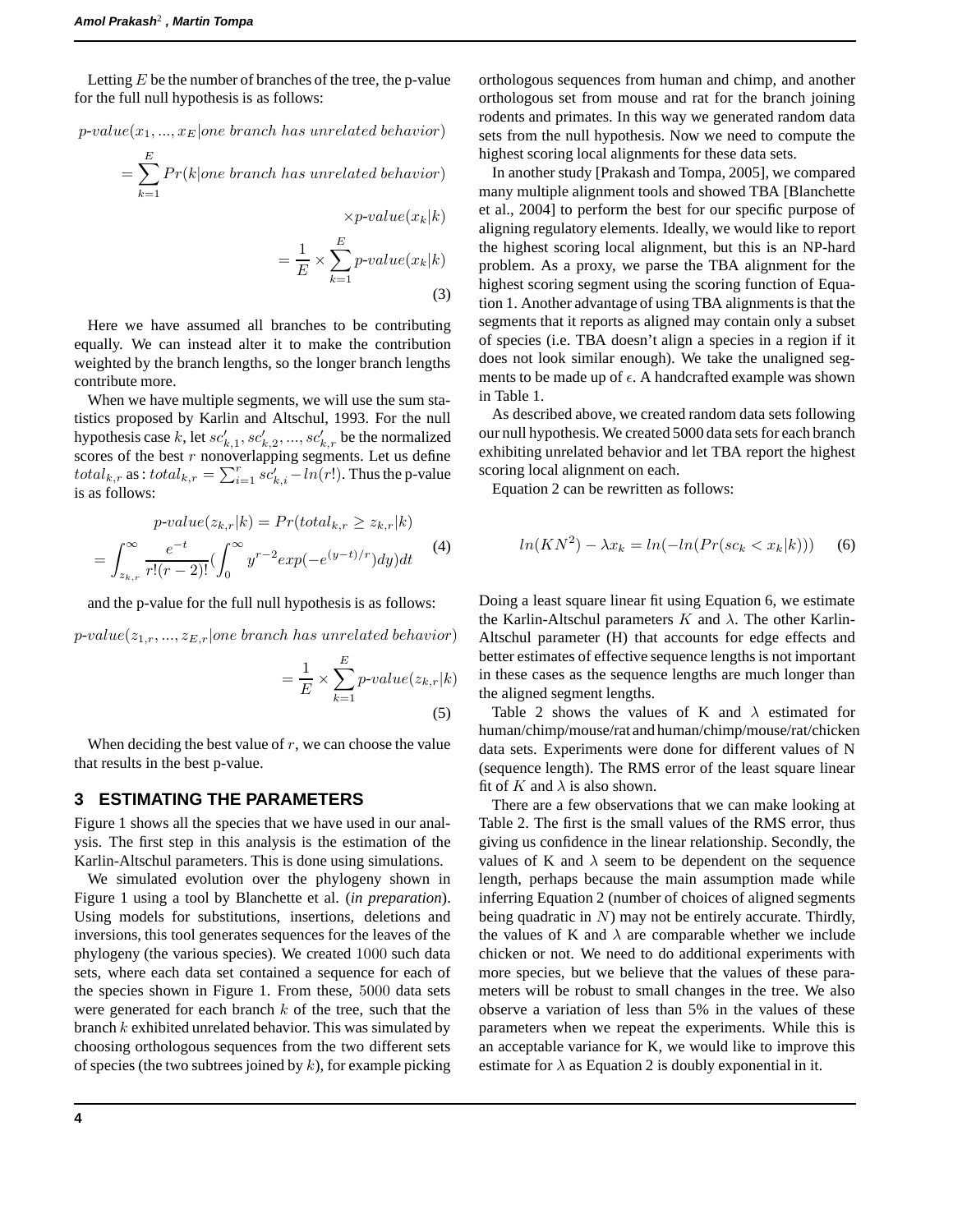**Table 2.** Table showing the values of the Karlin-Altschul parameters for various choices of sequence lengths. Experiments are done for two types of data sets: human/chimp/mouse/rat and human/chimp/mouse/rat/chicken. For each experiment, 5000 data sets are generated and for each, every branch is forced to induce unrelated behavior. The parameters are calculated using a least square linear fitting and the RMS error of the fit is also reported.

| <b>Sequence</b> | Chicken   | K                    |      | <b>RMS</b>   |
|-----------------|-----------|----------------------|------|--------------|
| Length $(N)$    | included? |                      |      | <b>Error</b> |
| 800             | n         | $4.4 \times 10^{-5}$ | 0.35 | 0.074        |
| 1000            | n         | $2.9 \times 10^{-5}$ | 0.33 | 0.055        |
| 1200            | n         | $2.5 \times 10^{-5}$ | 0.34 | 0.046        |
| 1500            | n         | $2.3 \times 10^{-5}$ | 0.35 | 0.062        |
| 800             | V         | $6.5 \times 10^{-5}$ | 0.37 | 0.038        |
| 1000            | v         | $6.2 \times 10^{-5}$ | 0.38 | 0.049        |
| 1200            | v         | $5.0 \times 10^{-5}$ | 0.38 | 0.058        |
| 1500            |           | $3.7 \times 10^{-5}$ | 0.38 | 0.060        |

# **4 RESULTS**

Once we have estimated values of K and  $\lambda$ , we can use Equations 4 and 5 to compute p-values of multiple alignments. In this section, we exhibit the usefulness of this work.

In another study [Prakash and Tompa, 2005], we collected large sets of high confidence orthologous promoter sequences from human, chimp, mouse, rat and chicken. This was done by collecting orthologous genes and filtering out those that did not have orthologous transcription start sites. The upstream sequences were masked for repeats using RepeatMasker [Smit] et al., 1996-2004] and DUST [Tatusov and Lipman]. This left us with 4215 data sets of orthologous genes from human, chimp, mouse and rat and 777 data sets from human, chimp, mouse, rat and chicken. For each of these, we align the length 1000 upstream sequences using TBA and then compute the p-value of each. Figure 2 plots the cumulative distribution function of this p-value for the human/chimp/mouse/rat data sets. Using these data sets, we also create 5000 data sets having one branch exhibiting unrelated behavior and 5000 data sets having multiple branches exhibiting unrelated behavior. The cumulative distribution function of the p-value of the alignments of each of these two sets is also plotted in Figure 2.

Using the parameters trained on the simulated data sets having chicken, we repeated the above experiment for human, chimp, mouse, rat, chicken using all of the 777 high confidence upstream regions. The results are shown in Figure 3.

Using Figures 2 and 3, we can decide to use a p-value threshold that makes most of the multiple alignments of single branch random data sets insignificant (say, 10<sup>−</sup><sup>4</sup> , plotted as a vertical line in the two figures). Thus, we can conclude that we have high confidence multiple alignments on the orthologous data sets for approximately 90% of human/chimp/mouse/rat data sets and 40% of the human/chimp/mouse/rat/chicken data sets. Using such computations, we can differentiate high quality multiple alignments from lower quality ones.



**Fig. 2.** Cumulative distribution function of the p-value computed for many human/chimp/mouse/rat data sets. Graphs are plotted for the 4215 orthologous data sets, 5000 random data sets having unrelated behavior on a single branch and 5000 random data sets having unrelated behavior on multiple branches.



**Fig. 3.** Cumulative distribution function of the p-value computed for many human/chimp/mouse/rat/chicken data sets. Graphs are plotted for 777 orthologous data sets, 7000 random data sets having unrelated behavior on a single branch and 5000 random data sets having unrelated behavior on multiple branches.

#### **5 DISCUSSION**

We have presented a way to extend the BLAST statistics to multiple segments of a multiple local alignment. While the method is itself generic, we show a particular application for promoter regions of vertebrates. The results show its usefulness in distinguishing high (human/chimp/mouse/rat) and moderate (human/chimp/mouse/rat/chicken) quality alignments from low quality ones. Also, instead of averaging the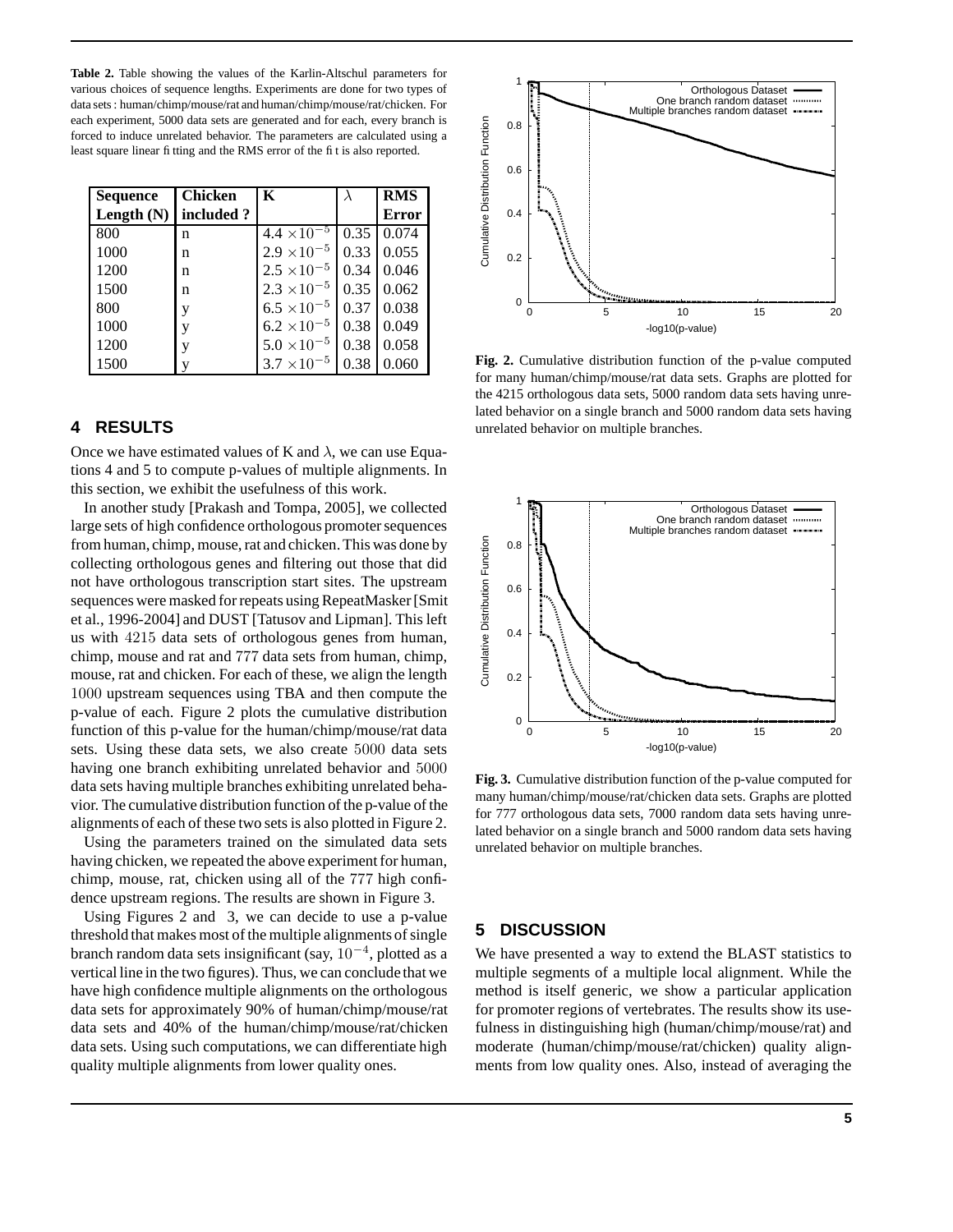p-values of the individual null hypothesis cases in Equation 5, we can report the case with maximum p-value, and thus predict the most likely branch that is exhibiting unrelated behavior.

In this work we have made certain assumptions. Here we discuss their validity and the possibilities to remove these in the future.

- We assumed that there is a phylogenetic tree relating the sequences (along with the branch lengths). This is particularly hard when the sequences being aligned may not be orthologous, but as most progressive multiple alignment tools follow a phylogeny to create a multiple alignment, the same tree can be used for computing the significance.
- We assumed an evolutionary model for the purposes of computing the scoring matrices. While we used the F81 model, any other model can be substituted in this analysis. For protein sequences, we can use varying BLOSUM [Henikoff and Henikoff, 1992] matrices (corresponding to the evolutionary distances) or use a single evolutionary matrix as suggested by Altschul, 1993.
- To restrict the number of choices for subsets of species being related to each other and unrelated to others, we assumed that the unrelated behavior can happen only on one branch of the phylogenetic tree. In the Results section we showed that the performance is similar even when the unrelated behavior happens on multiple branches. When we reject the hypothesis that a single branch of the tree exhibits unrelated behavior, our assumption allows us to infer that all the sequences are related. Thus this method scales very nicely with the number of sequences in the analysis.
- For managing gaps, we treated a single gap as a character. While this is surely unrealistic, there are no better methods currently known for scoring gaps in multiple alignments. When better understanding of the scoring of gaps develops, we can modify our analysis to include it.
- To estimate the Karlin-Altschul parameters, we need to find the highest scoring multiple local alignment. This is an NP-hard problem. Thus we assumed that if the score of the highest scoring segment is high enough TBA would find it. While we could use any other tool for this purpose, the reason we chose to use TBA was because in another analysis [Prakash and Tompa, 2005] we showed TBA to be very sensitive and specific for similar purposes.
- We assumed the Karlin-Altschul parameters to be independent of the tree and the branch displaying nonorthologous behavior. This is not entirely correct, as we

show small variability in their values. Some initial analysis shows these values to change by 10%-20% when we go to very different phylogenies. This shows that the assumption may not hold beyond small variations in the phylogeny. So if we are given an entirely new set of species with a very different phylogeny, it seems best to re-estimate the values of these parameters using simulations. Currently we are working on understanding the relationship between the Karlin-Altschul parameters and the phylogeny and hope to be able to remove this bottleneck in future.

We need faster methods to compute the Karlin-Altschul parameters. The ideas presented by Altschul et al., 2001 are not directly applicable, as they require us to find all high scoring local multiple alignments for a given set of sequences, which is a hard problem. Currently this is the computational bottleneck for our analysis. Exact and fast computation of these parameters is necessary to understand their relationship to the phylogeny, unrelated branch, background distribution, and evolutionary model. This can enhance the analysis and help us differentiate higher quality multiple alignments from lower ones at improved resolution.

When we include chicken in our analysis, a smaller fraction of data sets show significant alignments (40% vs. 90%). This should not be viewed as a negative result: it simply suggests that it is harder to reliably align a chicken promoter sequence to primates and rodents than it is to align primates with rodents. A similar observation was made by two recent studies [Margulies et al., 2003, International Chicken Genome Sequencing Consortium, 2004] which reported a very small fraction of regulatory elements to be conserved between human and chicken.

Simultaneously, we would like to work on showing the methods' applicability to other areas, for example assessing significance of multiple alignments of functionally related protein sequences. We also plan to work on extending the ideas to help build a better multiple alignment tool. Also, the sensitivity of BLAST searches may be improved significantly by aligning the good hits and assessing the significance of that multiple alignment.

# **ACKNOWLEDGMENTS**

We would like to thank Steven Altschul, Webb Miller, Michal Linial, Larry Ruzzo, Mathieu Blanchette, Zizhen Yao and Zasha Wienberg for some insightful suggestions. This material is based upon work supported in part by the National Science Foundation under grant DBI-0218798 and by the National Institutes of Health under grant R01HG02602.

# **REFERENCES**

S. Altschul and D. Lipman. Protein database searches for multiple alignments. *Proceedings of the National Academy of Science USA*, 87:5509–5513, 1990.